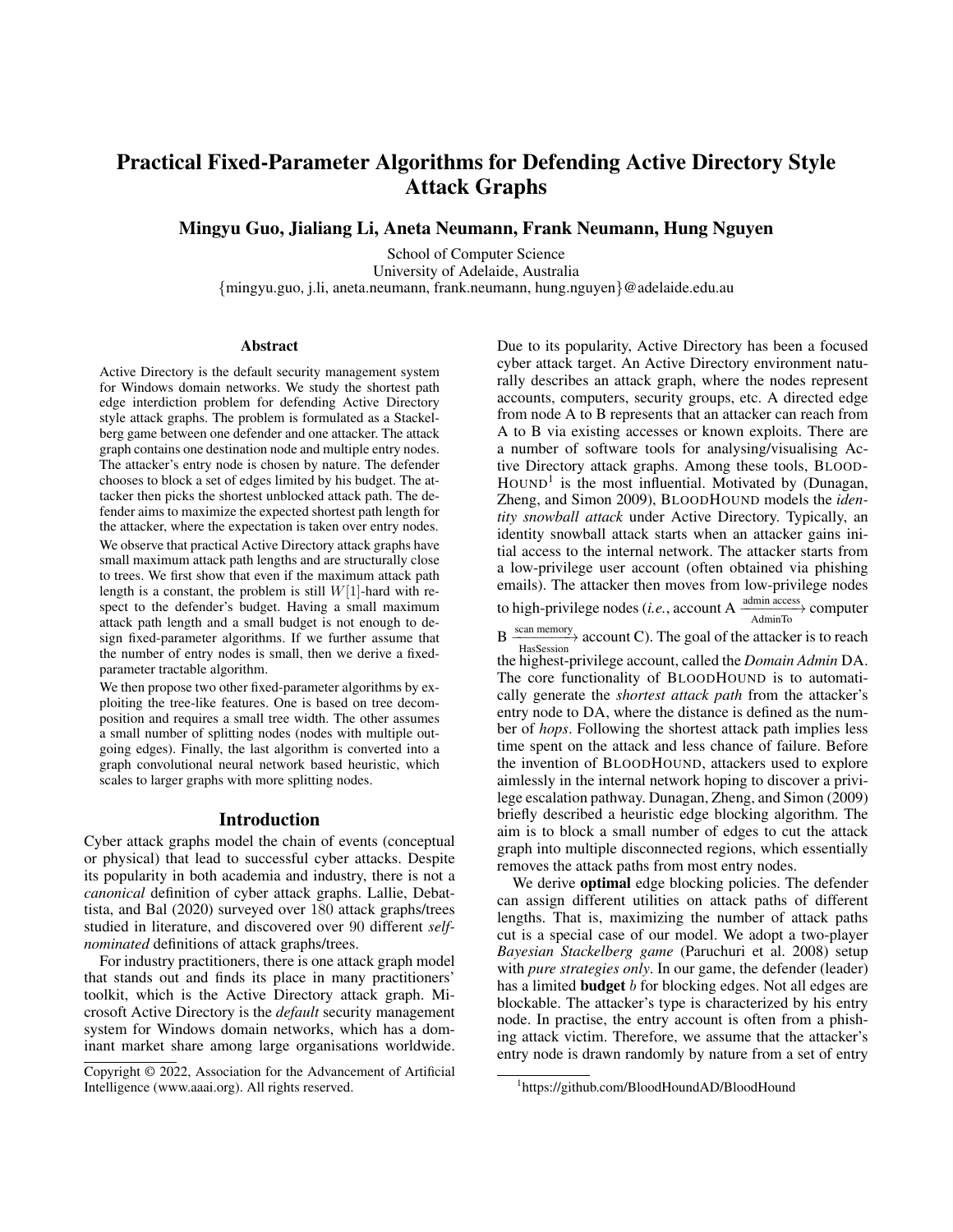nodes (*i.e.*, users whose emails are listed on the organisation's website). The attacker is the follower in the Stackelberg game. That is, the attacker is aware of which edges have been blocked.<sup>2</sup> We assume that the attacker follows BLOOD-HOUND's advice and attacks via a shortest attack path. The defender aims to maximize the attacker's expected shortest path length, where expectation is taken over all entry nodes.

When there is only one entry node, our model reduces to the well-studied shortest path *edge interdiction* problem (also called the *most vital edges* problem). Bar-noy, Khuller, and Schieber (1995) already showed that the problem is NP-hard. Nevertheless, this negative result does not rule out scalable algorithms for *practical* Active Directory attack graphs. We adopt *parameterized complexity analysis* and design *fixed-parameter tractable (FPT)* algorithms. Fixed-parameter algorithms allow us to solve some NP-hard problem instances *efficiently* and *optimally*, under the assumption that the problem instances are characterized by a few parameters that are small. For example, vertex cover is known to be NP-complete, but the question "whether there exists a vertex cover of size  $k$ " can be solved in  $O(1.2738<sup>k</sup> + kn)$ , where *n* is the number of nodes (Chen, Kanj, and Xia 2006). That is, if one's goal is to solve vertex cover, and in one's practical scenario  $k$  is never too large, then the NP-completeness of vertex cover is irrelevant. Formally speaking, given problem instances with  $c$  parameters  $k_1, k_2, \ldots, k_c$ , the computational problem is fixedparameter tractable if we can design an algorithm with complexity  $O(f(k_1, \ldots, k_c)poly(n))$ . That is, the complexity is allowed to be exponential in the parameters, but it needs to be polynomial in the input size  $n$ . This allows us to scale to large input sizes, as long as the parameters are small.

A natural question to ask is what should be the appropriate parameters for describing Active Directory attack graph instances. To answer this, let us consider the following attack graph. Figure 1 is a synthetic attack graph generated using BLOODHOUND team's synthetic database generator DBCREATOR.<sup>3</sup> We make two observations. First, the maximum attack path length is small. Second, the graph looks like a tree. Our observation is not an artifact based upon DBCreator. It is considered a best practise for Active Directory to follow the organisation chart. For example, marketing and human resources tend to form two separated tree branches. The graph will not be exactly a tree because some computers from human resources may need to access data from marketing. That is, an Active Directory attack graph can be thought of as a *tree with additional security exceptions* (non-tree edges connecting tree nodes to non-parents, also called the *feedback edges*). The maximum attack path length tends to be small for even the largest organisations. *I.e.*, it most likely only takes a few hops to go from an intern's account to the CEO's account. This is similar to the

<sup>2</sup>In practise, the attacker can use a tool called SHARPHOUND to scan the environment to obtain information on all edges.

"six degree of separation" idea: all people are six or fewer social connections from each other (Milgram 1967).



Figure 1: Synthetic attack graph generated using DBCRE-ATOR (500 computers). Only nodes reachable to DA (rightmost node) are shown.

We use  $n$  and  $m$  to denote the number of nodes and the number of edges. We adopt the following list of parameters. In experiments, we show that some of these parameters stay tiny and our largest experiment involves graphs with 5997 nodes (among which 2000 are computers). That is, our algorithms scale well and are able to handle large organisations.

|                             | maximum attack path length      |
|-----------------------------|---------------------------------|
| $\overline{w}$              | tree width                      |
| h.                          | number of <i>feedback edges</i> |
|                             | defensive budget                |
| $\mathcal{S}_{\mathcal{S}}$ | number of entry nodes           |
|                             |                                 |

Tree width is a standard measure in graph theory for describing how close a graph is to a tree. The optimal tree width is NP-hard to compute (Arnborg, Corneil, and Proskurowski 1987). In this paper, tree width refers to the achieved tree width using our own heuristic. A connected graph can be interpreted as a tree with  $h$  additional feedback edges. Note that  $h = m - (n - 1)$  as a tree has  $n - 1$  edges.

We first show that having a small  $l$  does not make the problem easy. We prove that our model is  $W[1]$ -hard with respect to b even if l is a constant. We then propose three different fixed-parameter tractable algorithms. Our algorithms' complexities are summarized in the table below. It should be noted that these complexities only describe the *worst-case* running time. When it comes to specific problem instances, the running time often is significantly faster than what the table suggests. We do not use  $m$  in our complexity notation because we assume our graphs are similar to trees.

| requires small $l, b, s$                               |
|--------------------------------------------------------|
| requires small $l, w$                                  |
| acyclic graphs only                                    |
| requires small $h$                                     |
| $O((l+2)^{w+1}b^2n)$<br>$\overline{O(3^h(h^2+hl+bn))}$ |

Finally, we convert SPLITFPT into a graph convolutional neural network based heuristic. SPLITFPT enumerates which route the attacker would choose at splitting nodes (nodes with multiple out-going edges) when facing the *optimal* defence. When h is too large, we cannot afford to enumerate all scenarios. Instead, we use a graph convolutional

<sup>&</sup>lt;sup>3</sup>It should be noted that an organisation's Active Directory attack graph is considered sensitive information. Our paper only references synthetic graphs generated using DBCREATOR. DBCRE-ATOR generates a lot of details, such as a node's operating system, department, real names. We only extract the topology.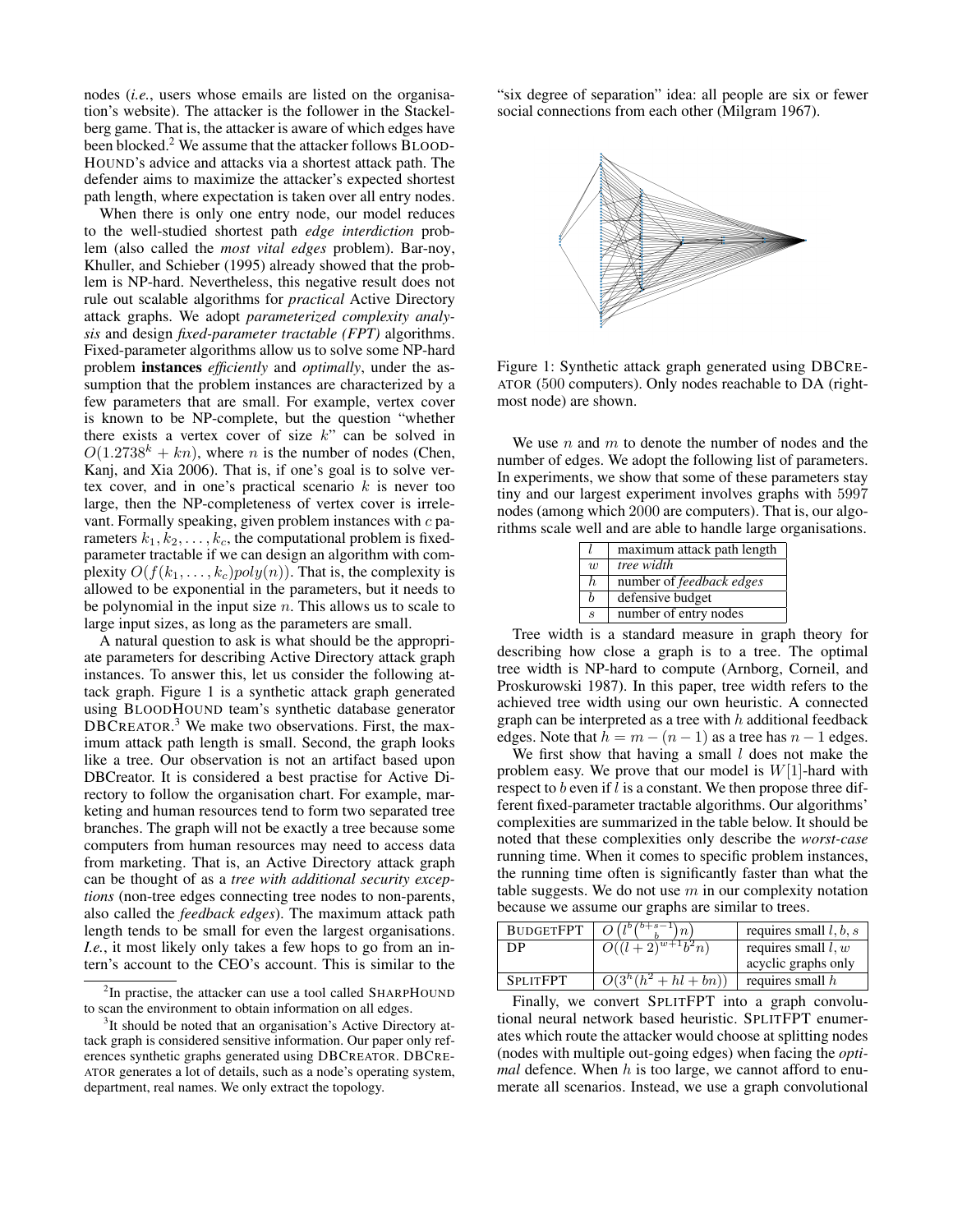neural network (GCN) to estimate the attacker's decision. Our neural network is not trained based on real attacker data. Instead, our network is purely used as an optimisation tool.

*In summary, we propose* 3 *fixed-parameter algorithms that scale in practise and a GCN-based approach. These will help IT admins to identify high-risk edges (accesses/ exploits) in practical Active Directory environments.*

## Related Works

Bazgan et al. (2019) studied single-source single-destination shortest path edge interdiction. The authors studied a long range of parameters. Unfortunately, most of the parameters are irrelevant to practical Active Directory attack graphs (*i.e.*, distance to clique). Nevertheless, one of the parameters considered is the number of feedback edges, which is also used by our SPLITFPT algorithm. The authors proposed a kernelization technique that converts an arbitrary graph into a graph with 6h edges, and then exhaustively search over all  $2^{6h}$  combinations of edges.

Another similar but different problem is the bounded length cut problem, which studies how to block b edges in order to ensure that the shortest path is greater than a parameter l'. Golovach and Thilikos (2011) proposed an elegant FPT algorithm for solving the single-source singledestination bounded length cut problem. Our BUDGETFPT builds upon the core idea behind the authors' algorithm. The authors showed that if the maximum path length and the budget are both small, then the problem is fixed-parameter tractable. We prove that this is not the case for our model. Dvořák and Knop (2018) also studied bounded length cut. The authors proposed a FPT algorithm in tree width  $w$  and maximum cut length l' with complexity  $O(l'^{12w^2}n)$  for the single-source single-destination model.

There have been existing works on Stackelberg games on attack graphs (Aziz et al. 2018; Aziz, Gaspers, and Najeebullah 2017; Durkota et al. 2019; Milani et al. 2020). Besides models being different, all the above only discuss tiny attack graphs with at most 50 nodes. Our setting and approaches are different and we deal with realistic Active Directory attack graphs with thousands of nodes. Wang et al. (2019) applied graph neural networks to network interdiction games. The authors trained GCN using real attacker data to simulate Markov chain based boundedly rational attackers. We use graph neural networks purely as an optimization tool. Graph neural networks have been shown to be effective for combinatorial graph problems (Dai et al. 2017).

#### Model Description

An Active Directory attack graph is denoted by  $G(V, E)$ . There are  $n = |V|$  nodes and  $m = |E|$  directed edges. There is one attacker who enters the graph via one of the *entry nodes*. Let s be the total number of entry nodes. We assume that the entry node is selected by nature. For simplicity, we assume uniform chances for all entry nodes. The attacker's goal is to reach a single *destination* node called Domain Admin or DA. We consider only one destination.<sup>4</sup> There is a

set of edges that are *blockable*, denoted by  $E_b \subseteq E$ . Figure 2 is an example graph. The entry nodes are 10, 11, and 12. Node 0 is the destination. The thin edges are blockable (only  $1 \rightarrow 0$  and  $2 \rightarrow 0$  are not blockable).



Figure 2: Example attack graph. DA is the rightmost node.

The defender selects the best  $b$  edges to block, where  $b$  is the defensive budget. We use  $B$  to denote the set of edges blocked. We consider only pure actions. That is, we do not study mixed-strategy probabilistic blocking. The graph after blocking is denoted as  $G - B$ . We assume the attacker can observe the defensive action and then perform a bestresponse attack. In the context of Active Directory attack graphs, the attacker performs the *shortest path attack* on  $G - B$ . We use  $SP(s_i, G - B)$  to denote the shortest path from entry node  $s_i$  to the destination, on graph  $G - B$ .

We assume that an attack path with  $x$  hops has a success probability of  $f(x)$ , where f could be any decreasing function in x. If no attack paths exist, then  $f(+\infty) = 0$ . f can essentially be any performance evaluation function. For presentation purposes, we call it the "success rate", and we set  $f(x) = 0.95^x$  (*i.e.*, every action has a 5% failure rate).

The defender's task is to pick the best  $b$  edges to block, in order to minimize the attacker's expected success rate. Expectation is taken by averaging over all s entry nodes. Formally, our model is the following:

$$
\min_{B \subseteq E_b, |B| \le b} \quad \frac{1}{s} \sum_{i=1}^{s} f(|SP(s_i, G - B)|)
$$

A baseline algorithm is the greedy algorithm (GREEDY). We present it here to serve as an example to help readers understand our model. The greedy algorithm will also be used as an algorithm component in later sections.

Algorithm 1 (GREEDY). Given budget  $b$ , we pick the single best edge to block in terms of reducing the attacker's expected success rate. $5$  We repeat b times.

GREEDY is actually the optimal algorithm if our graph is exactly a tree. This is straightforward to see. Blocking actions happening in different tree branches are independent from each other. Given edge  $e_1$  and  $e_2$ , if the path from  $e_1$  to DA passes through  $e_2$ , then GREEDY will always block  $e_2$ .

On the other hand, GREEDY works poorly if there are *substitutable block-worthy* edges. For Figure 2, if our budget is 2, under GREEDY, the edges blocked are any two of  ${10 \to 3, 11 \to 3, 12 \to 3}$ . Neither  $3 \to 1$  nor  $3 \to 2$ is blocked. There is still one entry node that can reach DA.

<sup>5</sup>For example, we could use the almost linear algorithm proposed in (Nardelli, Proietti, and Widmayer 2001) for each step.

<sup>&</sup>lt;sup>4</sup>In real-life Active Directory attack graphs, there are often multiple admin nodes. We simply merge all admin nodes into a single

node and call it our DA.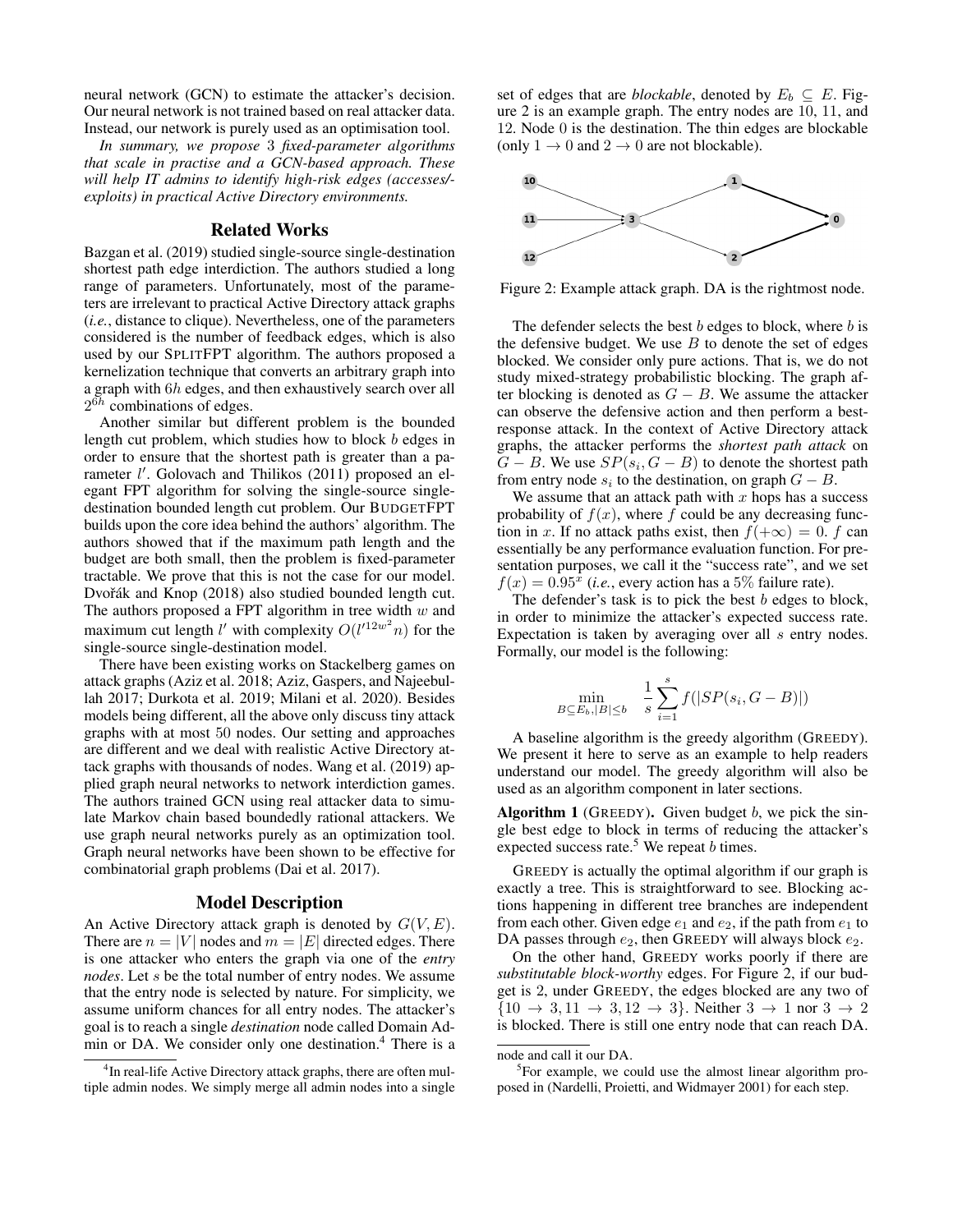The attacker's success rate is  $\frac{1}{3}f(3)$ . It is easy to see that the optimal defence should be blocking both  $3 \rightarrow 1$  and  $3 \rightarrow 2$ .

# W[1] Hardness and BUDGETFPT

We mentioned that Active Directory attack graphs tend to have short attack paths. We first prove that having a small maximum attack path length alone is not enough to derive efficient algorithms.

Theorem 1. *Let* b *be the budget. Let* l *be the maximum attack path length. Our problem is* W[1]*-hard with respect to* b *even for constant* l*.*

Theorem 1 implies that having a small maximum attack path length and a small budget is not enough to derive fixedparameter algorithms, which makes it different from the single source single destination bounded length cut problem studied in (Golovach and Thilikos 2011). Nevertheless, the authors' core idea still applies to our setting. The core idea goes like this: For single source and single destination, we pick an arbitrary shortest path. We must block somewhere along this path. Otherwise, it is as if no blocking happens. Our fixed-parameter algorithm builds on the above idea.

Algorithm 2 (BUDGETFPT). We go over all combinations to find the blocking setup that minimizes the expected success rate for the attacker. We pick an arbitrary entry node  $s_1$ and pick an arbitrary shortest path from  $s_1$  to DA. We either block at least one edge along this shortest path, or  $s_1$  can be removed from our consideration (as its shortest path is unaffected). There are at most  $l$  options for picking an edge to block. After blocking an edge, the budget is reduced by 1. There is an option for ignoring  $s_1$ . After ignoring  $s_1$ , the number of entry nodes is reduced by 1.

We use  $c_{b,s}$  to denote the number of combinations we need to go over when the remaining budget is b and the remaining number of entry nodes is s. We have the following recursive relationship and the base cases:

$$
c_{b,s} = lc_{b-1,s} + c_{b,s-1}; \quad c_{0,s} = 1; \quad c_{b,1} = l^b
$$

For each combination, the success rate evaluation takes linear time. We derive the analytical form of  $c_{b,s}$ , which gives the following complexity result.

Proposition 1. BUDGETFPT *has a complexity of*

$$
O\left(l^b \binom{b+s-1}{b}n\right)
$$

#### Tree Decomposition based Dynamic Program

In this section, we propose a dynamic programming algorithm based on tree decomposition. This algorithm scales the best in experiments, but one restriction is that it requires the attack graph be acyclic. The synthetic attack graph in Figure 1 does contain cycles. However, all cycles involve one common user. So if we remove that one user, the graph becomes acyclic. In other graphs generated using DBCRE-ATOR, we always only need to remove a few nodes to make the graph acyclic. We argue that the network admin has the flexibility to convert existing graphs into acyclic with minimum changes. Our algorithm can also serve as a heuristic.

The *tree width* of a graph is a commonly used index to measure how close a graph is to a tree. Many computationally difficult problems on general graphs are easy if the tree width is small. This is also the case for our problem.

Our attack graphs are directed and all nodes have paths to DA (nodes that cannot reach DA are ignored). We further assume that the attack graphs are acyclic in this section. Under the above assumptions, we could use topological sorting to divide our attack graphs into several *security levels*. DA belongs to the highest security level. An edge only goes from a lower security level node to a *strictly* higher security level node. Take Figure 2 as an example, we could interpret it as that there are four security levels. 10 to 12 are in the lowest security level while DA (node 0) has the highest security level. With this security-level interpretation, there is no ambiguity on the direction of an edge. If an edge involves node  $a$  and  $b$ , then the direction must be from  $a$  to  $b$  if  $a$  has a lower security level. We will directly reuse the tree decomposition and tree width definition for undirected graphs.

As an example, Figure 3 shows a tree decomposition of the graph in Figure 2. Every tree node contains a subset of the original graph vertices. The union of all tree nodes contains all graph vertices. Every edge is covered by a tree node. For example, tree node  $(3, 1, 2)$  covers all out-going edges of graph vertex 3. Finally, for every graph vertex, the tree nodes containing it form a subtree. For example, the tree nodes containing 3 are  $(3, 1, 2)$ ,  $(10, 3)$ ,  $(11, 3)$  and  $(12, 3)$ .



Figure 3: Tree decomposition of Figure 2 using our heuristic

Tree decompositions are not unique. The optimal tree decomposition that minimizes the tree width is NP-hard to compute (Arnborg, Corneil, and Proskurowski 1987). For our dynamic program, we require a specific style of tree decompositions that satisfy extra properties. We call such tree decompositions *desired* tree decompositions. Figure 3 is a desired tree decomposition. We first explain how we can convert a desired tree decomposition into a dynamic program via an example. During the process, we will explain what it means for a tree decomposition to be desired. Finally, we propose a heuristic that guarantees to generate a desired tree decomposition.

In Figure 3, the number of tree nodes is the same as the number of graph vertices. The first coordinate values are unique. A dynamic program subproblem involves a tree node and a remaining budget  $b'$ . For example,  $((3, 1, 2), b')$ corresponds to the following subproblem: given the remaining budget  $b'$  and the distances (to DA) for 1 and 2, what should be the distance between 3 and DA? To answer this question, we essentially need to determine the budget investment on 3 (budget spent on 3 is used to block 3's out-going edges). 3 has two successors (1 and 2). Both successors are blockable, so we could spend 0 to 2 units of budget on 3. If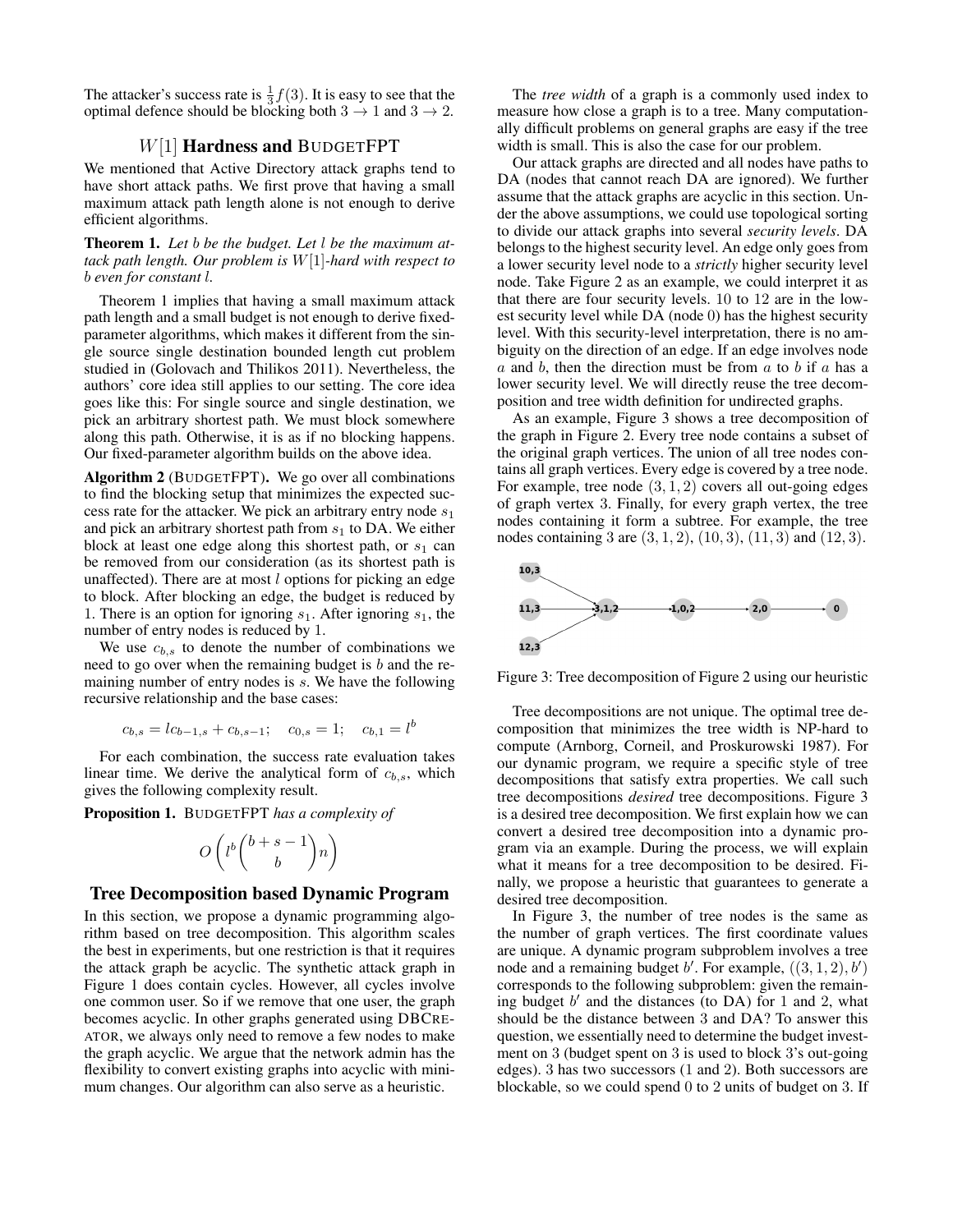$x$  units of budget is spent on a node (to block its out-going edges), it will always be blocking the shortest  $x$  paths. Once the budget investment on 3 is determined, 3's final distance is also determined. To summarize,  $((x, y_1, y_2, \ldots), b')$  is the subproblem where the defender needs to decide how many units of budget (at most  $b'$ ) are invested on x, considering the *context information* on x's potential successors (the  $y_i$ ). Here, context information refers to the distances to DA.

Let us run through a solution on the basis of Figure 3. Let us recall that the actual graph is in Figure 2. We still assume the total budget is 2. We start from  $((0), 2)$ . The budget investment on 0 will be 0 since its distance to itself is always 0. This information is then passed down to  $((2,0), 2)$ . 2 has no blockable out-going edges, so we cannot spend any budget anyway. The distance (to DA) for 2 is then 1. This information is passed down to  $((1, 0, 2), 2)$ . Again, we cannot invest any budget because 1's out-going edge is not blockable. We get that 1's distance is 1. This context is passed down to  $((3, 1, 2), 2)$ . At this point, we are deciding how many units of budget to spend on 3. Based on the context information, we know that 1 and 2's distances are both 1. The best decision here is to invest 2 units of budget. After that, 3's distance becomes infinity. This information is then passed down to all three leaf nodes. For example, one subproblem at the leaf level is  $((10, 3), 0)$ . The context information says that 10's successor 3's distance to DA is infinity, and there is no budget left. So we get 10's distance to DA is also infinity. Since 10 is one of three entry nodes, we add  $\frac{1}{3}f(+\infty) = 0$  to the expected success rate. Essentially, the original problem is  $((0), b)$ . Our dynamic program makes decisions on the budgets spent on each node. Context information and remaining budgets are passed down to future subproblems. Through out the process, one property we need is that as we move from the root to the leaves, when a vertex first enters into our consideration (*i.e.*, vertex 3 enters at tree node (3, 1, 2)), the context information (*i.e.*, 1 and 2's distances) must be enough for us to decide the new vertex' distance right away. That is, for any vertex  $i$ , we consider the subtree containing  $i$ . The root of this subtree must contain all out-going edges of  $i$ . Also, the root of the whole tree should be a node containing DA only. The above properties are not held by all tree decompositions. In this paper, we use the vertex elimination technique to generate tree decomposition (Bodlaender et al. 2006). This technique maps an arbitrary permutation of the vertices into a tree decomposition. It should be noted that the vertex elimination technique is only a heuristic framework because it is NP-hard to figure out the best permutation that results in the smallest tree width. Our heuristic is simple: eliminate vertices based on the security level ranking, with the lowest security level eliminated first. We of course cannot guarantee that the generated tree width is the smallest, but it is provable that it generates a tree decomposition that is desired.

Lastly, actually our example in Figure 3 does not capture one complication, which is that at node  $(3, 1, 2)$ , we also need to divide the remaining budget among three child branches. We need to divide it four ways (one for  $(3, 1, 2)$ ) itself, for blocking 3's out-going edges; and three for three child branches). This has a complexity of  $b<sup>4</sup>$ . If there are too

many branches, then the decision process gets too expensive. We resolve this using the *nice tree decomposition* idea from (Cygan et al. 2015). The main idea is that we can always clone a node into two. For example, we can insert another  $(3, 1, 2)$  in between  $(3, 1, 2)$  and  $(1, 0, 2)$ . The copy closer to DA only makes the decision on 3 itself (how many units of budget to spend on 3). The copy further away from DA deals with the splitting problem for splitting the remaining budget for three children. However, this node still needs to split three ways. The nice tree decomposition idea can resolve this with ease as well. We simply need to add another clone of  $(3, 1, 2)$  to handle the second round of splitting. One node splits between  $(10, 3)$  and the rest  $\{(11, 3), (12, 3)\}.$ The second node splits between (11, 3) and (12, 3). For our setting, the number of clone nodes needed is at most  $2n$ , which does not affect the complexity. The gain is that for every node, the decision is always one dimensional, so the number of decisions at a node is at most  $b + 1$ .

Proposition 2. DP *has a complexity of*

$$
O((l+2)^{w+1}b^2n)
$$

w *is the* achieved *tree width using our desired tree decomposition heuristic.*

## Classification-based SPLITFPT

Another parameter to describe a graph's tree-likeness is the number of feedback edges  $h$ . A related parameter is the number of splitting nodes  $t$  (nodes with multiple outgoing edges). If the maximum out degree is  $d$ , then we have  $h \leq t(d-1)$ . For the synthetic graph in Figure 1, the number of splitting nodes is only 12, and the maximum out degree  $d$  is only 3. Having small  $t$  and  $d$  essentially means that the attacker's strategy space is tiny. If the attacker starts from a non-splitting node, then the attacker has no choice but to move on to the only successor, and keeps moving on until 1) the attacker is facing a blocked edge, which means the attacker's entry node cannot reach DA; 2) the attacker has reached DA; or finally 3) the attacker has reached another splitting node. A path where every intermediate node has only one out-going edge is called a *simple path*. At a splitting node, an attacker faces at most  $d$  simple paths (one for each successor). Every simple path leads to either another splitting node or to DA. Essentially, the attacker's strategy is characterized by his route choices at the splitting nodes. At each splitting node, there are at most  $d+1$  options, including at most d simple paths to choose from, and not choosing at all, which happens if none of the simple paths leads to DA. The attacker's strategy space has a size of  $(d+1)^t$ .

Typically for Stackelberg games, we optimize over the defender's strategy space. For each defender's strategy, we figure out the attacker's best-response, and then check how good this best-response attack is in terms of the defender's utility. In this paper, because the attacker's strategy space is tiny, we instead *optimize over the attacker's strategy space*. We guess what the attacker would do when facing the optimal defence. That is, we guess the attacker's route choices at the splitting nodes. When both  $t$  and  $d$  are tiny, we can simply go over all strategies of the attacker. If we go over all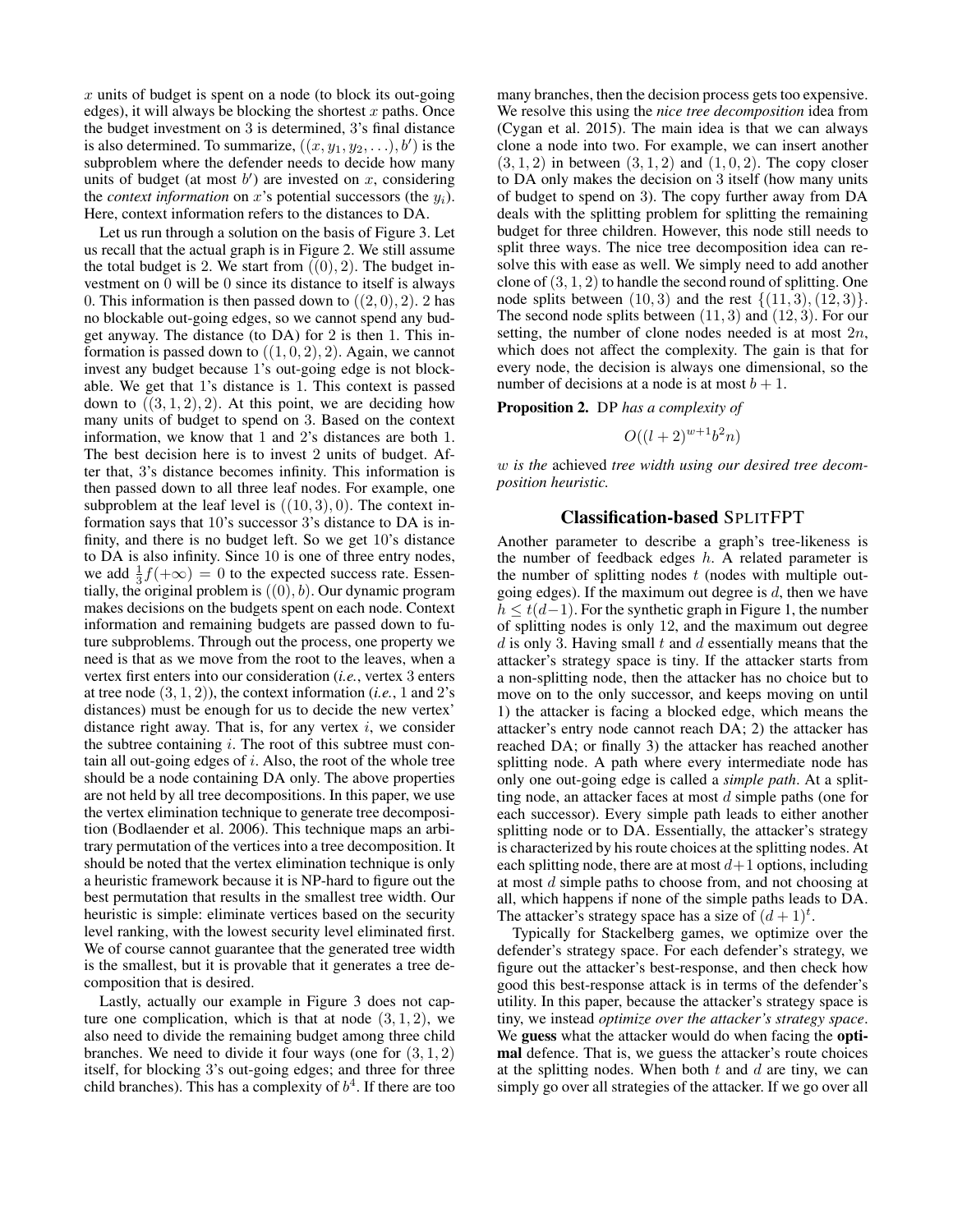combinations, then at least one is indeed the best response to the optimal defence. Given a guessed attacker's strategy, we can derive the distances (to DA) from all splitting nodes. For example, given split node  $t_1$ , we know what route the attacker would choose at this node, which has to be the shortest unblocked route, since we assume it is a best response. We can follow along this simple path to another splitting node (or to DA). At the next splitting node, we also know what route the attacker would choose. This way we can generate the shortest paths from all splitting nodes to DA, except for splitting nodes at which the attacker chooses not to take any route (the distances are set to infinity for these nodes). For all generated shortest paths, we mark all blockable edges covered by them as *not blockable*. The defender cannot block these edges, otherwise it is contradictory to our assumption that the attacker's strategy is a best response. Then, at each splitting node, there are routes not taken by the attacker (either all but one are not taken, or simply all are not taken). Let us consider a splitting node  $a$ , and one of its successors b, where route  $a \rightarrow b$  is not taken. We follow the simple path starts from  $a \rightarrow b$ , and continue on until we either reach DA or another splitting node. We always end up with a node whose distance to DA is known. We calculate whether the simple path under discussion is a better choice for the attacker or not. If not, we do not need to do anything. If it is a better choice for the attacker, then we must block this simple path. Again, otherwise it is contradictory to our assumption that the attacker's strategy is the best response to the optimal defence. For a simple path, it is without loss of generality to block the blockable edge that is closest to DA. There is no reason to block further away edges or multiple edges. After the above actions (marking some edges as not blockable and blocking some edges), we end up with an attack graph that is exactly a tree (only one rational decision at any splitting node). When the attack graph is a tree, we simply run GREEDY using the remaining budget.

Proposition 3. SPLITFPT *has a complexity of*

$$
O(3^h(h^2 + hl + bn))
$$

# Graph Convolutional Neural Networks

SPLITFPT exhaustively goes over the attacker's  $d + 1$  options at all t splitting nodes. This is exactly a *node classification* problem. We use graph convolutional neural network to perform node classification so that it scales to larger graphs.

We perform unsupervised learning as follows. A node classification neural network takes one splitting node as input, and outputs its classification (*i.e.*, which route the attacker would take when facing the optimal defence; the attacker may take no routes, which is just another classification category). Given a classification on the splitting nodes, we can evaluate the corresponding defence that would induce this classification using the same procedure in SPLITFPT. That is, we can map a node classification to an expected success rate for the attacker.

A short description of our neural network approach is that, given the current neural network (the current node classification rule), we randomly flip some nodes' classifications

to check whether the perturbed classification leads to better result (worse success rate for the attacker). If so, we instruct the neural network to learn toward the better classification (treat it as *true labels*). We obviously do not have the computational resources to exhaustively go over all node classification combinations (otherwise we should simply run SPLITFPT). The goal is to get a small number of nodes' classifications correct, and hope the neural network is able to pick up the underlying rules, and can help generalize to produce correct classifications on all nodes.

Below are the details of our neural network.

Node and edge features: Because the original graph is too large to handle, we construct a *condensed graph* containing only the splitting nodes. The splitting nodes are connected via simple paths in the original graph. In the condensed graph, a simple path is interpreted as a single edge. An example node feature is its *out degree*. An example edge feature is *the length of the corresponding simple path*. Due to space constraint, we omit our list of manually derived features (7 node features, 6 edge features).

Network structure: Both the node features and the edge features are expanded to 64 dimensions using linear encoders. The features then go through 10 layers of *crystal graph convolutional layer* with MAX as the aggregator and batch normalization turned on (Xie and Grossman 2018). Between each layer, we have a dropout layer that drops an edge with 0.1 probability. The last layer is a linear layer that converts the output to  $d + 1$  dimensions. Given an output, the coordinate with the highest value is taken as the neural network's classification for the input splitting node.

Training: We use a batch size of 16 (splitting nodes). For splitting nodes not in the batch, their classifications follow the current network's decision. For a node in the batch, with 0.9 probability, we follow the current network's classification, but we do not just pick the coordinate with the highest value. Instead, we use SOFTMAX to get each dimension's probability and we draw a classification accordingly. With 0.1 probability, we disregard the network and draw a classification uniformly at random. Essentially, we slightly perturb the in-batch nodes' classifications. We then go over the in-batch nodes one by one based on a random permutation order. For each node, we exhaustively go over all  $d+1$  classifications and check whether unilateral change leads to a better-performing classification. We end up with a new classification. With 0.5 probability, we use this new classification as true labels. With the other 0.5 chance, we use the historically best-performing classification as true labels. We stop after 50 epochs. Loss is based on cross entropy and the optimizer is Adam with a learning rate of 0.01. We also always train 5 times with random seed 0 to 4.

#### Experiments

Our hardware specs are I7-6700 3.4GHZ and double TURBO-GTX1080-8G GPUs. We conduct all experiments using a synthetic Active Directory attack graph generated by DBCREATOR. We set the number of computers to 2000. We only consider three types of edges: ADMINTO, MEMBEROF, HASSESSION. These three edge types are the only three *default* edge types in BLOODHOUND. The final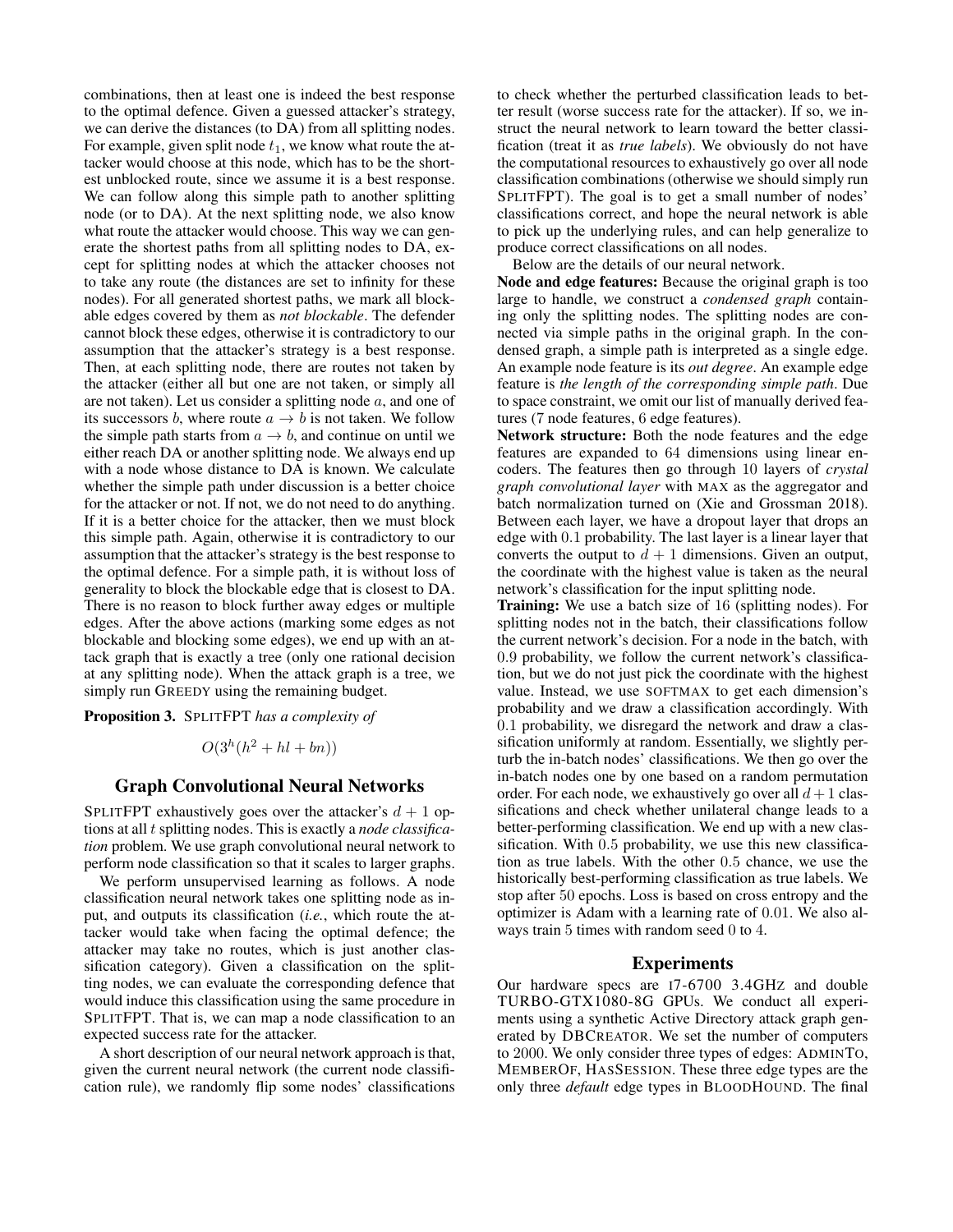|                  | <b>Success Rate</b> | Time[s] | #Opt |
|------------------|---------------------|---------|------|
| <b>BUDGETFPT</b> | 0.308               | 5.517   |      |
| GCN              | 0.324               | 34.166  | Q    |
| <b>GREEDY</b>    | 0.483               | 0.117   |      |

Table 1: R2000 with  $b = 10$  and  $s = 5$ 

|               | <b>Success Rate</b> | Time[s] | #Opt |
|---------------|---------------------|---------|------|
| DP            | 0.449               | 0.007   |      |
| <b>GCN</b>    | 0.449               | 2.340   | 10   |
| <b>GREEDY</b> | 0.449               | 0.017   | 10   |

Table 2: R2000-DAG with  $b = 10$  and  $s = 5$ 

graph contains 5997 nodes (computers + user accounts + security groups, etc.) and 18795 edges.<sup>6</sup> We call this graph R2000. We can make R2000 acyclic by removing another 4 nodes from it. We call the acyclic version R2000-DAG.

We randomly set some edges to be blockable. For a nonsplitting node, its out-going edge is blockable with  $p_b$  probability. For a splitting node, with  $p_b$  probability, all of its out-going edges are blockable. We set  $p_b$  to be 0.2. All of our experiments are repeated 10 times.

Table 1: Low budget setting. We randomly pick 5 nodes to be the entry nodes. We set the budget to 10. With a small budget and a small number of entry nodes, BUDGETFPT is scalable. We compare BUDGETFPT against GREEDY and GCN (the graph convolutional neural network approach). Note that BUDGETFPT is optimal. Success Rate is short for the expected success rate for the attacker (lower is better). Time[s] is seconds per trial. #Opt shows how many times the algorithm under discussion produces a result that is within 0.000001 of the optimal result (among 10 trials).

Table 2: Acyclic setting. We use R2000-DAG instead. We compare DP against GREEDY and GCN. It turns out that both GCN and GREEDY always achieve the optimal results. GREEDY being optimal is not entirely surprising, because we have shown that GREEDY is optimal if the graph is exactly a tree, and R2000-DAG is very close to a tree.

Table 3: Acyclic setting with substitutable edges. We could artificially modify R2000-DAG and create an acyclic graph that is not close to a tree. We recall that GREEDY fails when there are substitutable blockable-worthy edges, as shown in Figure 2. We introduce substitutable edges into R2000-DAG. Given a blockable edge  $a \rightarrow b$ , we duplicate b. We create two paths  $a \xrightarrow{blockable} b \rightarrow c$  and  $a \xrightarrow{blockable} b' \rightarrow c$ , where c is a successor of b. Essentially, we are recreating the structure of Figure 2. This setup is actually simulating a practical scenario. If there are two different exploits that allow the attacker to travel from  $a$  to b, then we need to block both exploits. Under this artificially created acyclic graph, GCN is still always getting the optimal result, and GREEDY fails 4 out of 10 trials.

|               | <b>Success Rate</b> | Time[s] | #Opt |
|---------------|---------------------|---------|------|
| DP            | 0.465               | 0.008   |      |
| <b>GCN</b>    | 0.465               | 8.000   | 10   |
| <b>GREEDY</b> | 0.566               | 0.030   |      |

Table 3: R2000-DAG with additional substitutable edges,  $b = 10$  and  $s = 5$ 

|                      | <b>Success Rate</b> | Time[s] | #Win |
|----------------------|---------------------|---------|------|
| GCN $(p_b = 0.2)$    | 0.450               | 37.987  |      |
| GREEDY $(p_b = 0.2)$ | 0.438               | 0.245   | 3    |
| $GCN (p_b = 0.4)$    | 0.226               | 24.121  | 5    |
| GREEDY $(p_b = 0.4)$ | 0.287               | 0.600   |      |

Table 4: R2000 with  $b = 20$  and  $s = 10$ 

Table 4: Setting without optimal solutions. We go back to R2000. We double the budget to 20 and double the number of entry nodes to 10. We can no longer afford to run BUDGETFPT. We also cannot run DP because R2000 contains cycles. In this setting, we do not have optimal solutions. We compare GREEDY against GCN. #Win refers to how many times an algorithm beats the other one (ties are not counted as wins). It turns out that GREEDY performs better than GCN in this setting. In R2000, there are naturally occurring substitutable edges. With double budget, GREEDY will block the substitutable edges despite they are perceived as low in priority (*i.e.* no place to spend the budget, so might as well spend on substitutable edges). If we double  $p<sub>b</sub>$ , then GREEDY again has plenty of places to spend budget on, so it will not spend budget on substitutable edges. As a result, GCN constantly wins again.

#### Conclusion

We studied edge blocking for defending Active Directory style attack graphs. We proposed 3 fixed-parameter algorithms based on the observation that practical Active Directory attack graphs have small maximum attack path lengths and are similar to trees. BUDGETFPT can be applied when both the budget and the number of entry nodes are small. DP scales the best experimentally, but it is only applicable to acyclic graphs. SPLITFPT is based on performing fixedparameter analysis on the attacker's strategy space, which happens to be much smaller compared to the defensive strategy space in our model. For each attacking strategy, we analysed what kind of defense would make this attacking strategy a valid best response. This FPT technique is potentially useful for other Stackelberg games. Lastly, we *scaled up* SPLITFPT by converting it to a graph convolutional neural network based heuristic. A typical FPT approach is to exhaustively search among a set of solutions characterized by the fixed parameters. Instead of exhaustive search, we trained a neural network to guess the best solution. Our algorithms will help IT admins to identify high-risk edges (accesses/exploits) in practical Active Directory environments.

<sup>&</sup>lt;sup>6</sup>There are 7 admin nodes. We merge them into one node DA. Out of 5997 nodes, only 339 can reach DA. So we can preprocess our graphs to make it much smaller.